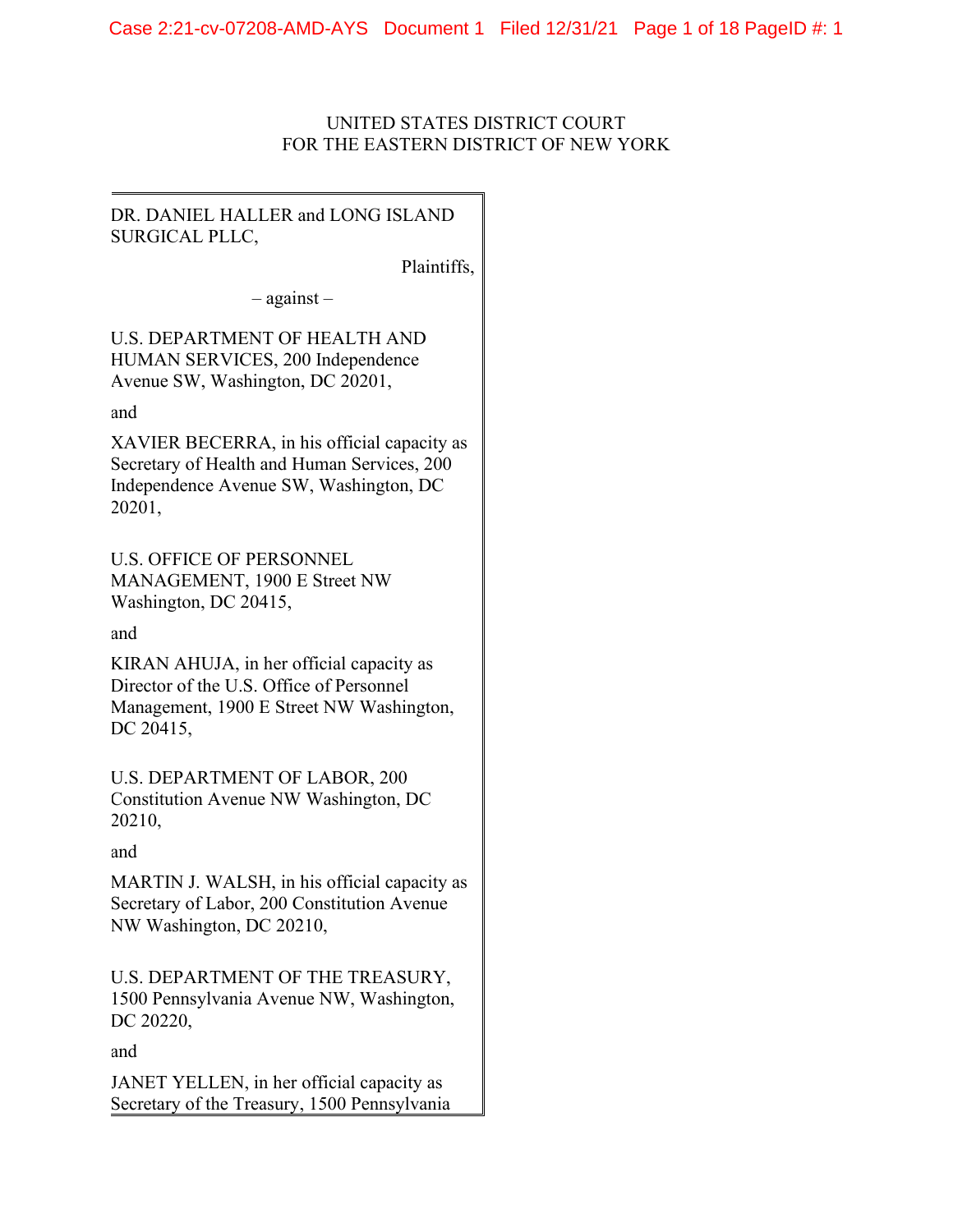Avenue NW Washington, DC 20220,

Defendants.

## **COMPLAINT FOR DECLARATORY AND INJUNCTIVE RELIEF**

Plaintiffs, by their attorneys, Abrams, Fensterman, Fensterman, Eisman, Formato, Ferrara, Wolf & Carone, LLP, complaining of the defendants, allege as follows:

1. This is an action for a declaration that three provisions of the No Surprises Act, Pub. L. 116-260 (the "Act"), are unconstitutional, and for an injunction prohibiting its enforcement. The provisions in issue are 42 U.S.C. § 300gg-111(c), which determines the rates health care plans are required to pay to out-of-network physicians, *i.e.*, physicians with whom they do not have direct contractual relationships, and establishes an "independent dispute resolution process" to adjudicate disputes with respect to those rates, and 42 U.S.C. § 300gg-131 and 300gg-132, which prohibit physicians from billing patients for the amounts of their fees that the health care plans are not required to pay.

2. The Act was passed on December 27, 2020, as part of the Consolidated Appropriations Act, 2021. Its requirements generally go into effect on January 1, 2022.

3. The Act restricts the amount that physicians are entitled to be paid for their services by patients and by health care plans with which the physicians do not have contractual relationships. It impermissibly delegates the authority to determine the physicians' state-created common law claims to an administrative tribunal. It deprives physicians of the right to a jury trial guaranteed to them by the Seventh Amendment to the Unites States Constitution. It violates the Due Process Clause of the Fifth Amendment to the United States Constitution by requiring physicians to adjudicate their claims against health plans in an "independent dispute resolution process" that is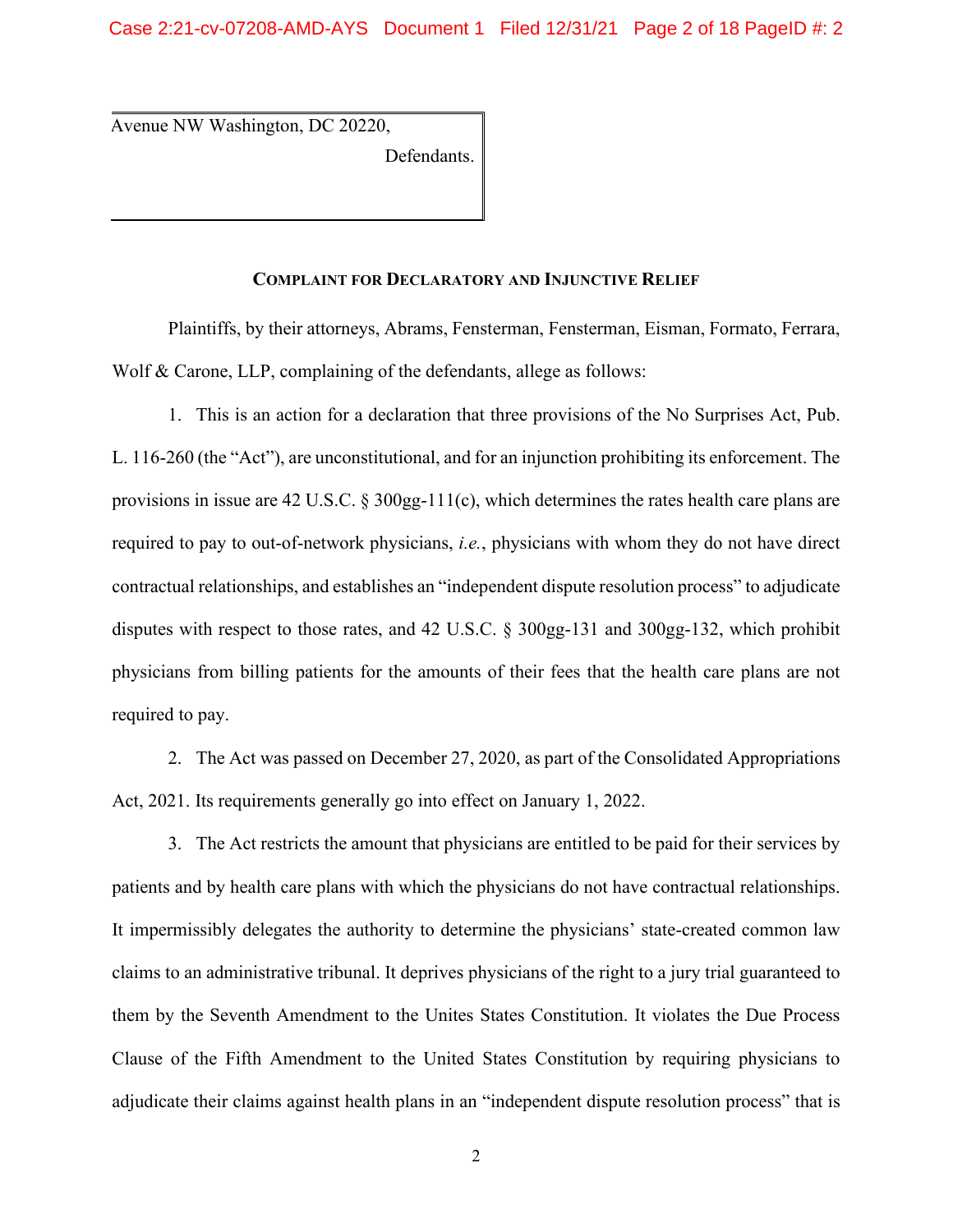not independent at all because the health plans unilaterally define the standard by which the physicians' claims are determined. It takes the physicians' property without just compensation by prohibiting physicians from recovering the balance of the fair value of their services from their patients.

4. This is also an action under the Administrative Procedure Act to set aside specific provisions of an interim final rule entitled "Requirements Related to Surprise Billing; Part II," 86 Fed. Reg. 55,980 (Oct. 7, 2021) (the "Rule"), issued by the Department of Health and Human Services, the Department of Labor, the Department of the Treasury, and the Office of Personnel Management (collectively, the "Departments") because the Rule is inconsistent with the express terms of the Act.

5. The Rule purports to implement provisions of the Act with respect to the rate at which physicians must be paid by health plans, but effectively ignores the factors that the Act requires be used in setting the payment rate and, instead, creates a presumption in favor of just one of these factors – the "qualifying payment amount" or "QPA" – which is determined solely by the health plans, and is based on in-network (as opposed to out-of-network) data to which the out-of-network providers are not privy.

#### **JURISDICTION AND VENUE**

6. The Court has jurisdiction over this action under 28 U.S.C. § 1331.

7. The Court has the authority to grant the requested declaratory and injunctive relief under the Administrative Procedure Act and the Declaratory Judgment Act, 28 U.S.C. §§ 2201- 2202.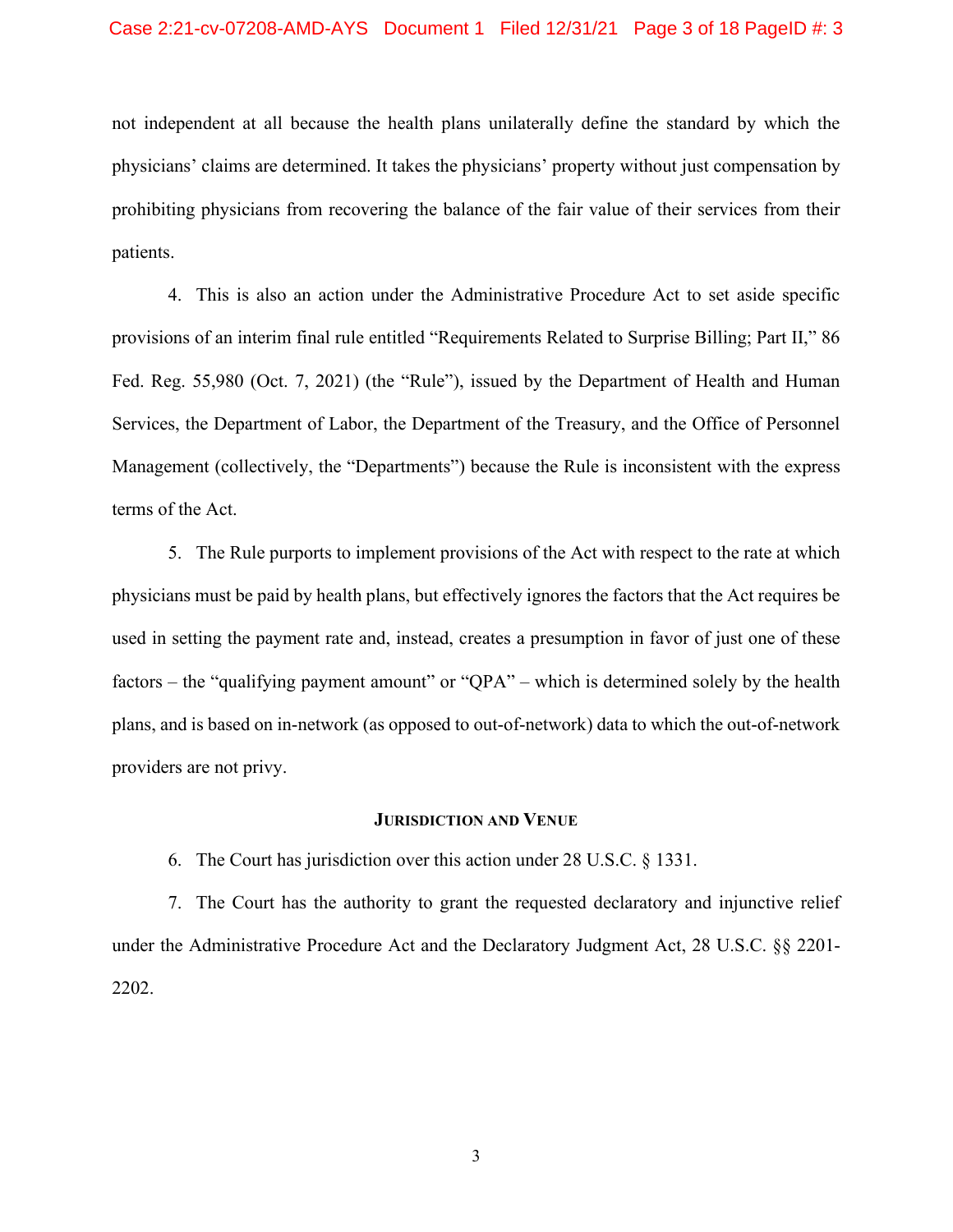8. Venue is proper in this judicial district under 28 U.S.C.  $\S 1391(e)(1)(C)$  because this is an action against officers and agencies of the United States and Plaintiffs reside in the Eastern District of New York.

#### **PARTIES**

9. Plaintiff Dr. Daniel Haller is an acute care surgeon with his principal office at c/o Long Island Surgical PLLC, 2000 North Village Avenue, Rockville Center, New York 11570.

10. Plaintiff Long Island Surgical PLLC is a New York professional limited liability company with its principal office at 2000 North Village Avenue, Rockville Center, New York 11570.

11. Plaintiffs are residents of Nassau County, New York, which is within the Eastern District of New York.

12. Dr. Haller and the other surgeons of Long Island Surgical PLLC perform approximately 2,682 emergency consultations and surgical procedures on patients admitted to hospitals through their emergency departments each year.

13. Approximately 78% of the patients that Dr. Haller and Long Island Surgical PLLC treat each year are covered by health plans with whom Dr. Haller and Long Island Surgical PLLC have no contractual relationship. With respect to those patients, Dr. Haller and Long Island Surgical PLLC are nonparticipating providers within the meaning of the Act whose fees will be determined by the Act and the procedures it establishes.

14. Defendant Department of Health and Human Services is an executive department of the United States headquartered in Washington, D.C.

15. Defendant Department of the Treasury is an executive department of the United States headquartered in Washington, D.C.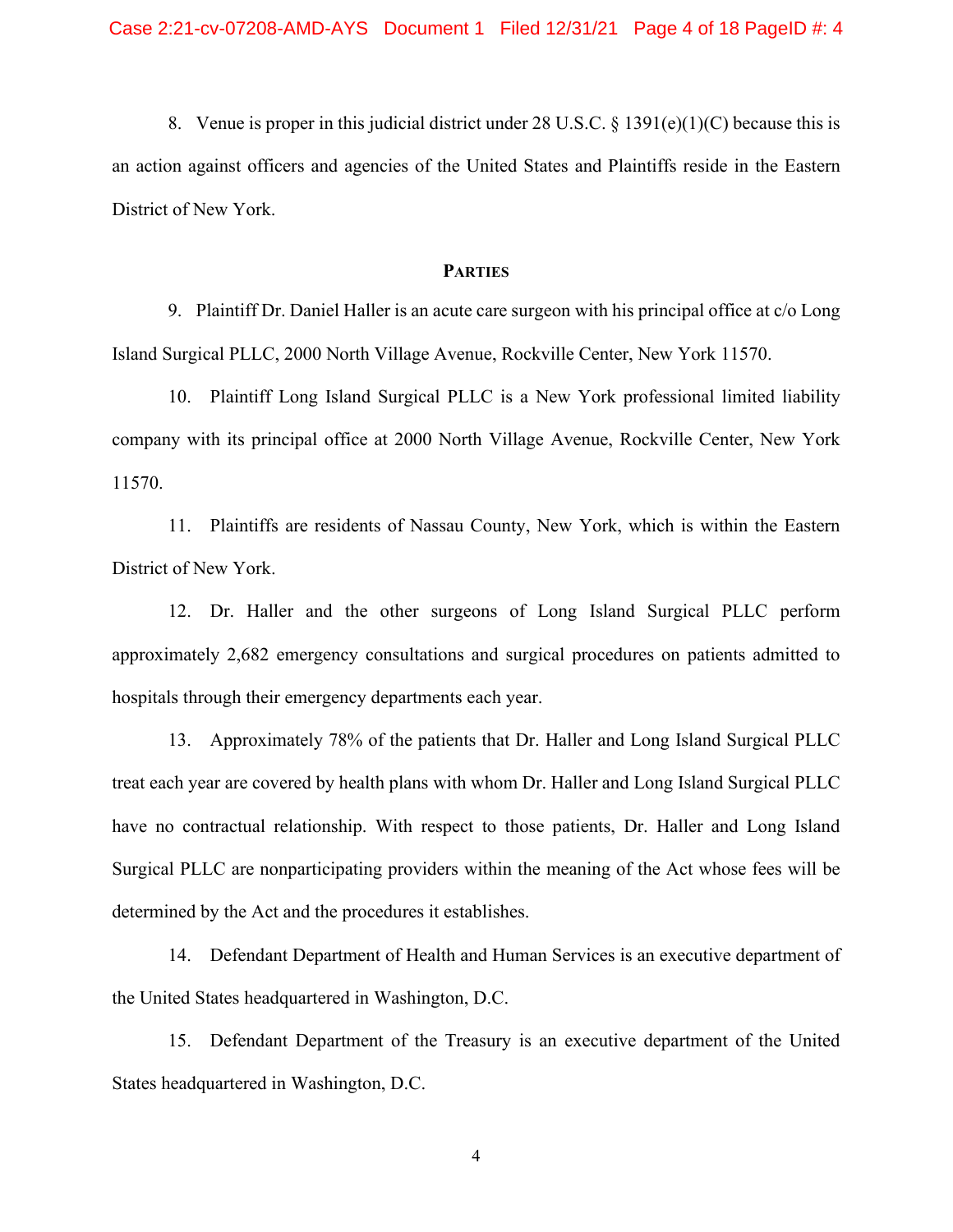### Case 2:21-cv-07208-AMD-AYS Document 1 Filed 12/31/21 Page 5 of 18 PageID #: 5

16. Defendant Department of Labor is an executive department of the United States headquartered in Washington, D.C.

17. Defendant Office of Personnel Management ("OPM") is an executive agency of the United States headquartered in Washington, D.C.

18. Defendant Xavier Becerra is the Secretary of Health and Human Services. Secretary Becerra is sued in his official capacity only.

19. Defendant Janet Yellen is the Secretary of the Treasury. Secretary Yellen is sued in her official capacity only.

20. Defendant Martin J. Walsh is the Secretary of Labor. Secretary Walsh is sued in his official capacity only.

21. Defendant Kiran Ahuja is the Director of OPM. Director Ahuja is sued in her official capacity only.

## **ALLEGATIONS COMMON TO ALL CAUSES OF ACTION**

22. A physician who treats a patient is entitled under New York law to be paid for his or her services.

23. Where there is an agreement between the physician and the patient with respect to the physician's fee, the physician is entitled under New York law to be paid the agreed upon fee.

24. Where the patient is covered by a health plan and the physician has entered into a contract with the health plan to treat the patient for a particular fee, or for a fee to be determined in accordance with a particular formula, *i.e.*, the physician is "in network," the physician is entitled under New York law to be paid the agreed upon fee by the health plan and customarily agrees to waive recovery of the balance of the fee from the patient.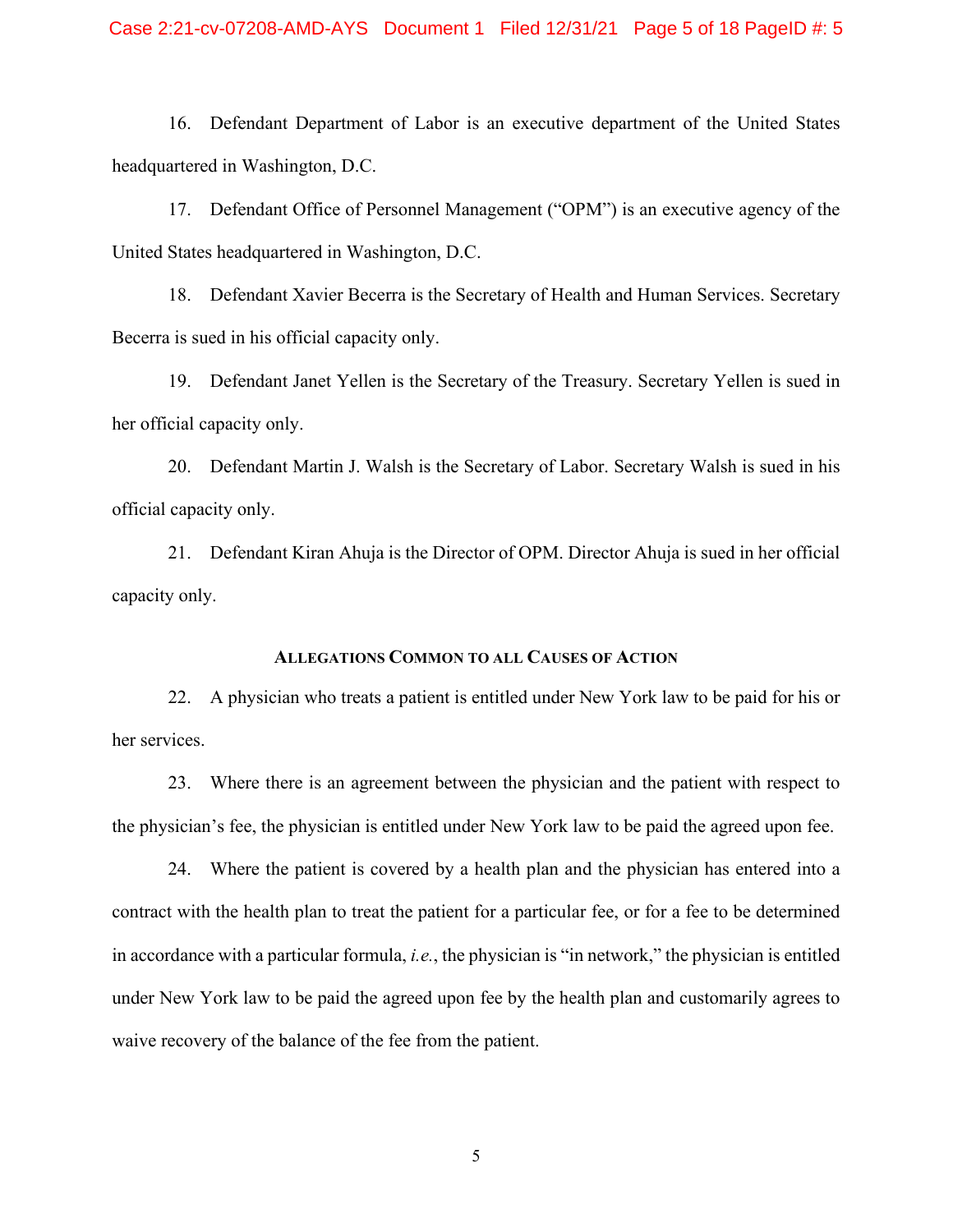25. Where the patient is covered by a health plan and the physician does not have an agreement with that health plan, *i.e.*, the physician is "out-of-network" or "nonparticipating," and the patient assigns his or her right to benefits to the physician, the physician is entitled under New York law to be paid by the health plan in the amount required by the health plan's contract with the patient and the patient is obligated to pay the balance of the amount due to the physician pursuant to the agreement between the physician and the patient.

26. In those situations where the patient requires emergency services and has not agreed with the physician on the physician's fee, and may not have even spoken with the physician before the services are rendered, the physician is entitled under New York law to be paid for the services he or she has rendered on the basis of an implied contract with the patient.

27. The amount to which the physician is entitled pursuant to the implied contract is determined, under New York common law, in *quantum meruit*, on the basis of the reasonable value of the services that the physician has provided.

28. The determination of the reasonable value of services provided by a physician for purposes of a *quantum meruit* claim under New York law involves an analysis of usual and customary charges for the service provided, among other factors.

29. In October 2014, the New York State Legislature adopted the New York State Emergency Medical Services and Surprise Bill Act (the "New York Surprise Bill Act"). The New York Surprise Bill Act applies where the patient is covered by a health plan regulated by the State of New York, the physician is an out-of-network or nonparticpating provider with respect to that health plan, and the patient has assigned his or her benefits to the physician. Financial Services Law  $\S$  605(a).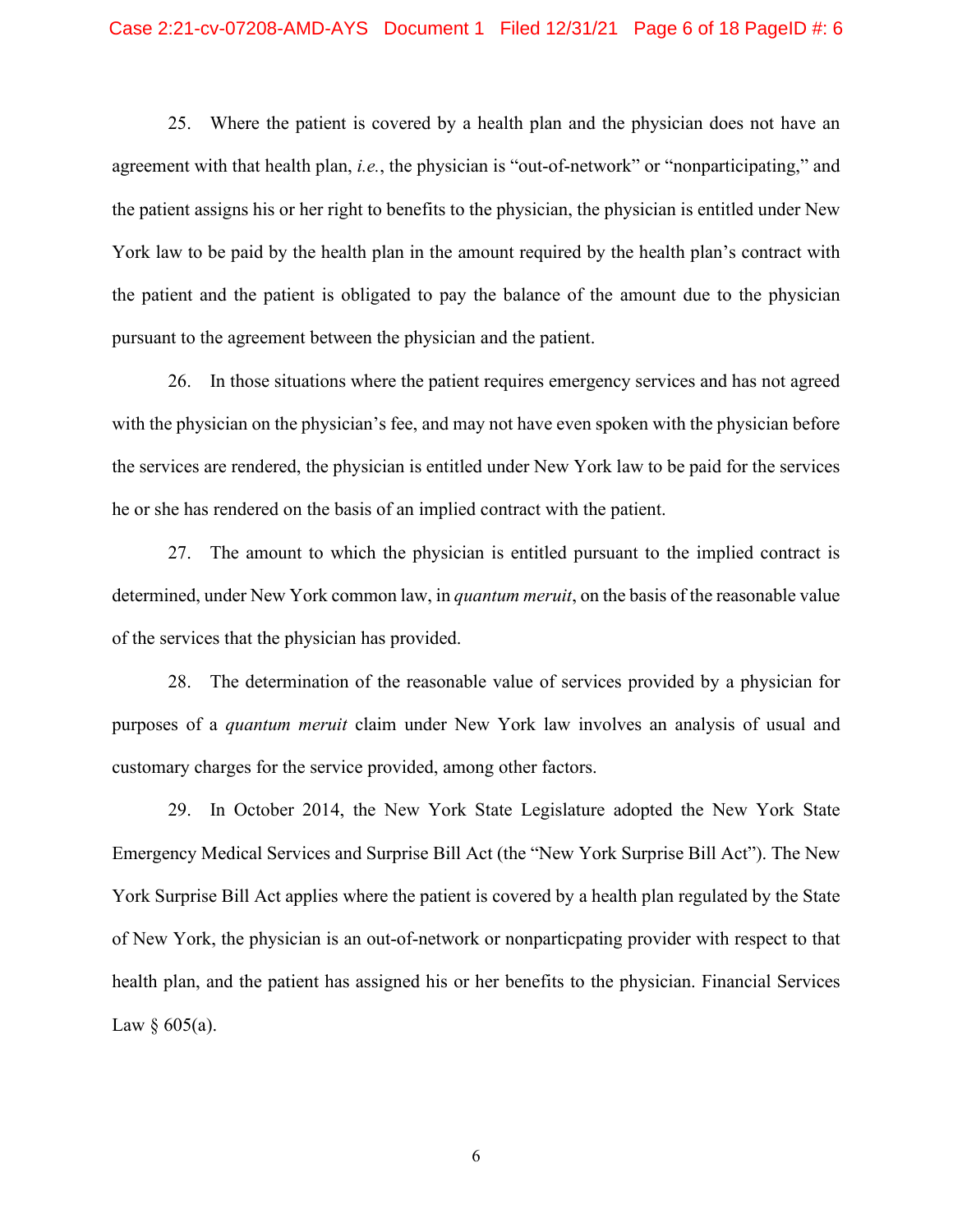30. The New York Surprise Bill Act prohibits an out-of-network physician from billing a patient who receives emergency care (and certain post-stabilization care) for the balance of the physician's fee that the patient's health plan will not pay, but, as under the common law, the physician remains entitled to recover the "usual and customary cost of the service," Financial Services Law  $\S$  604(f), an approach one court has described in dicta as "akin to the common law approach."

31. As a result, under current New York law, including the New York Surprise Bill Act, physicians, including physicians providing services to patients who require emergency services and have not agreed with the physician on the physician's fee, are entitled to be paid the reasonable value of the services they provide to the patient.

32. The Act deprives the physician of this right under New York law to be paid the reasonable value of the physician's services.

33. The Act provides that a non-participating provider "shall not bill, and shall not hold [the patient] liable" for any amount beyond what the patient's health plan pays the physician. 42 U.S.C. §§ 300gg-131(a); 300gg-132(a).

34. The Act also determines the amount that the health plan must pay for the physician's services, regardless of the physician's right under New York law to be paid their reasonable value.

35. Under the Act, the fee for the physician's services is determined in accordance with either (i) "a specified State law with respect to such plan, coverage, or issuer, respectively," if the state in which the services are provided has such a law; or (ii) "an All-Payer Model Agreement under section 1315a of this title [the Social Security Act];" or (iii) if the state has no such law or agreement and the physician and the health plan cannot agree upon the fee, the amount determined by an "independent dispute resolution process" established by the Act, *i.e.*, by arbitration. 42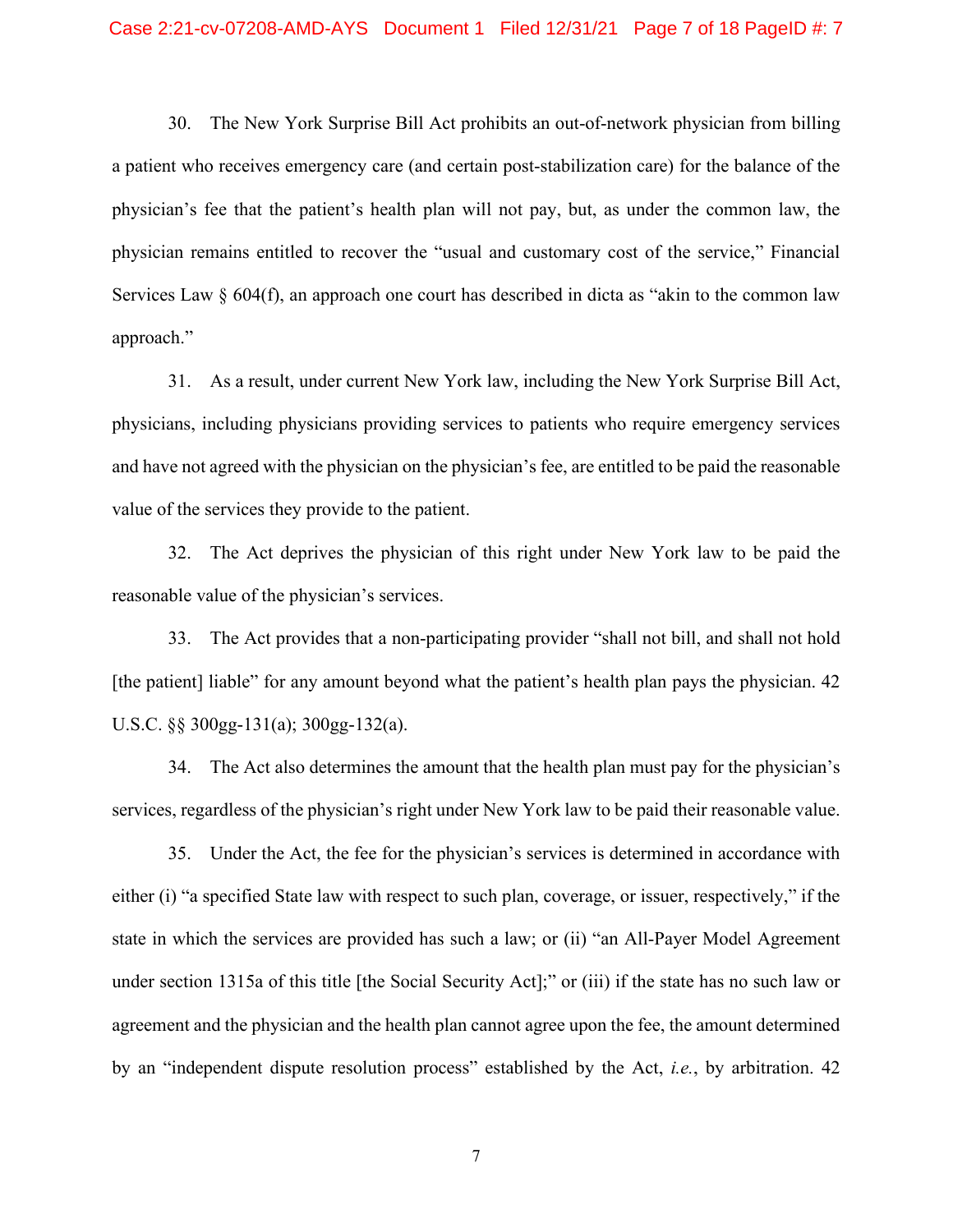## U.S.C.  $\S 300gg(a)(3)(H)$ .

36. The independent dispute resolution process established by the Act is a "baseballstyle" arbitration in which the provider and health plan each submit their best and final offers for the amount each considers to be reasonable payment. Specifically, once an arbitrator is selected, the provider and the health plan have 10 days to submit  $(1)$  an offer for a payment amount,  $(2)$  any information requested by the arbitrator, and (3) any additional information the party wishes the arbitrator to consider, including information relating to statutory factors the arbitrator must consider. 42 U.S.C. § 300gg-111(c)(5)(B), (C)(ii).

37. The arbitrator then reviews the offers and "shall . . . select one of the offers" after "taking into account the considerations in subparagraph (C)," which are: the qualifying payment amounts . . . for the applicable year for comparable services that are furnished in the same geographic region and any additional information that is submitted, including the level of training, experience, and quality and outcomes measurements of the physician, the market share held by the physician or that of the plan in the geographic region in which the item or service was provided, and demonstrations of good faith efforts (or lack of good faith efforts) made by the physician to enter into network agreements and, if applicable, contracted rates with the health plan during the previous four plan years. 42 U.S.C. § 300gg-111(c)(5)(C)(i), (ii).

38. The qualifying payment amount ("QPA") is defined by the Act as the "median of the contracted rates recognized by the" insurer as of January 31, 2019 in the same insurance market for "the same or similar item or service" provided by a provider "in the same or similar specialty and . . . geographic region," increased by inflation over the base year. 42 U.S.C. § 300gg- $111(a)(3)(E)(i)$ .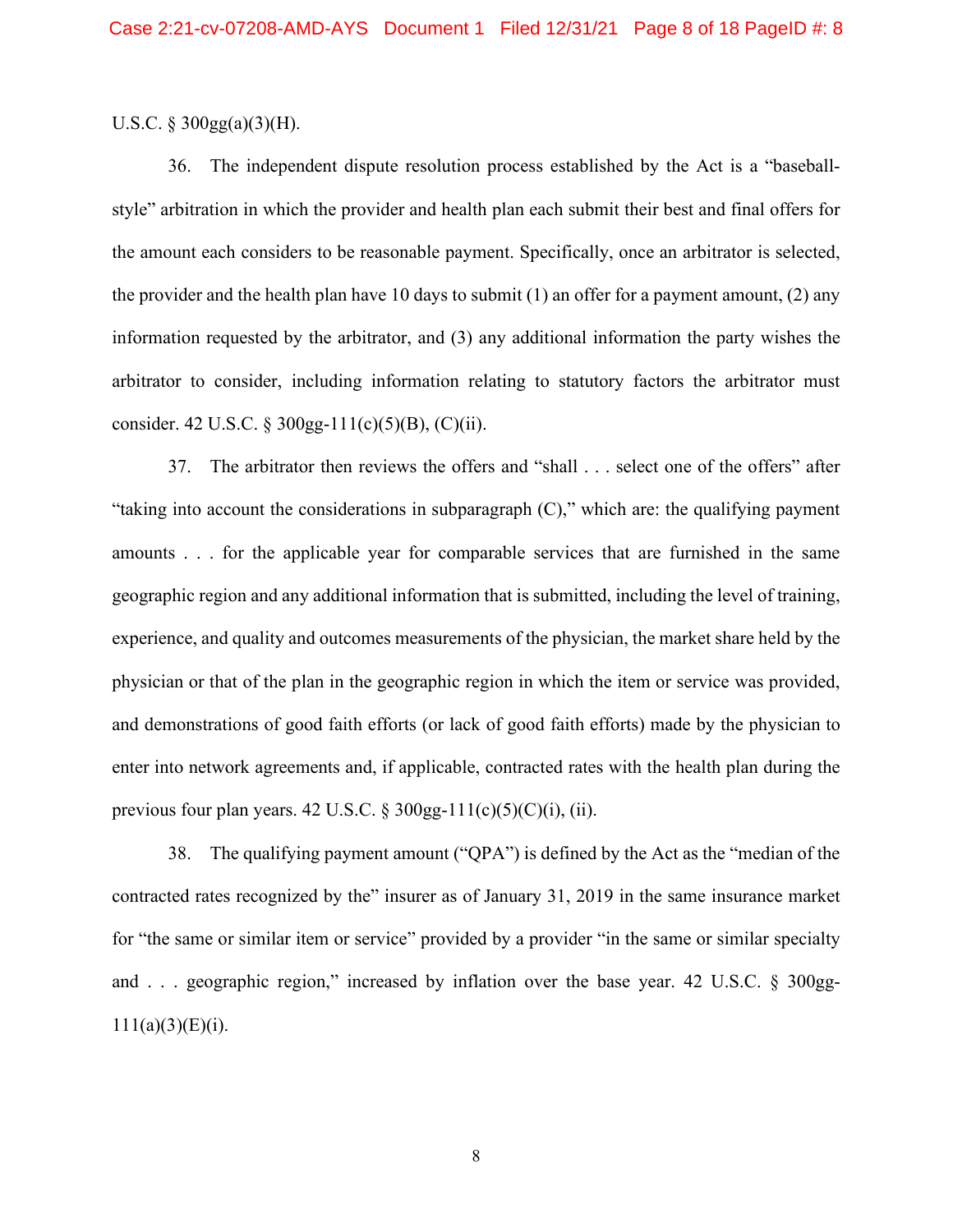## Case 2:21-cv-07208-AMD-AYS Document 1 Filed 12/31/21 Page 9 of 18 PageID #: 9

39. In addition to determining what the arbitrator may consider, the Act also identifies factors that the arbitrator cannot consider: (i) usual and customary charges; (ii) the amount the provider would have billed for the item or service if the Act's billing provisions did not apply; and (iii) the amount a public payer (like Medicare) would have paid. *Id.* § 300gg-111(c)(5)(D).

40. The Act provides that the determination made in the "independent dispute resolution process" is binding upon the parties and is not subject to judicial review except in cases of fraud, bias, misconduct or where the arbitrator exceeded his or her authority. 42 U.S.C. § 300gg- $111(c)(5)(E)(i)(II).$ 

41. The Act requires that the arbitrator consider each of these factors in determining which offer to select and left it to the discretion and expertise of the arbitrator to decide how much weight to give each factor in light of the facts and circumstances of a particular case. It does not give presumptive weight to any single factor.

42. Congress did not authorize the Departments to determine how the statutory factors should be considered.

43. Despite this, the Rule provides that the arbitrator "must presume that the QPA is [the] appropriate" out-of-network rate and "*must* select the offer closest to the QPA" unless the physician "clearly demonstrates" that the QPA is "materially different from the appropriate outof-network rate." 45 C.F.R. § 149.510(c)(4)(ii)(A) (emphasis added); 86 Fed. Reg. at 55,995.

44. The Rule further provides that if the arbitrator does not choose the offer closest to the QPA, it must provide a "detailed explanation" as to why it found the QPA to be materially different from the appropriate rate, including a description of "the additional considerations relied upon, whether the information about those considerations submitted by the parties was credible, and the basis upon which the certified IDR entity determined that the credible information demonstrated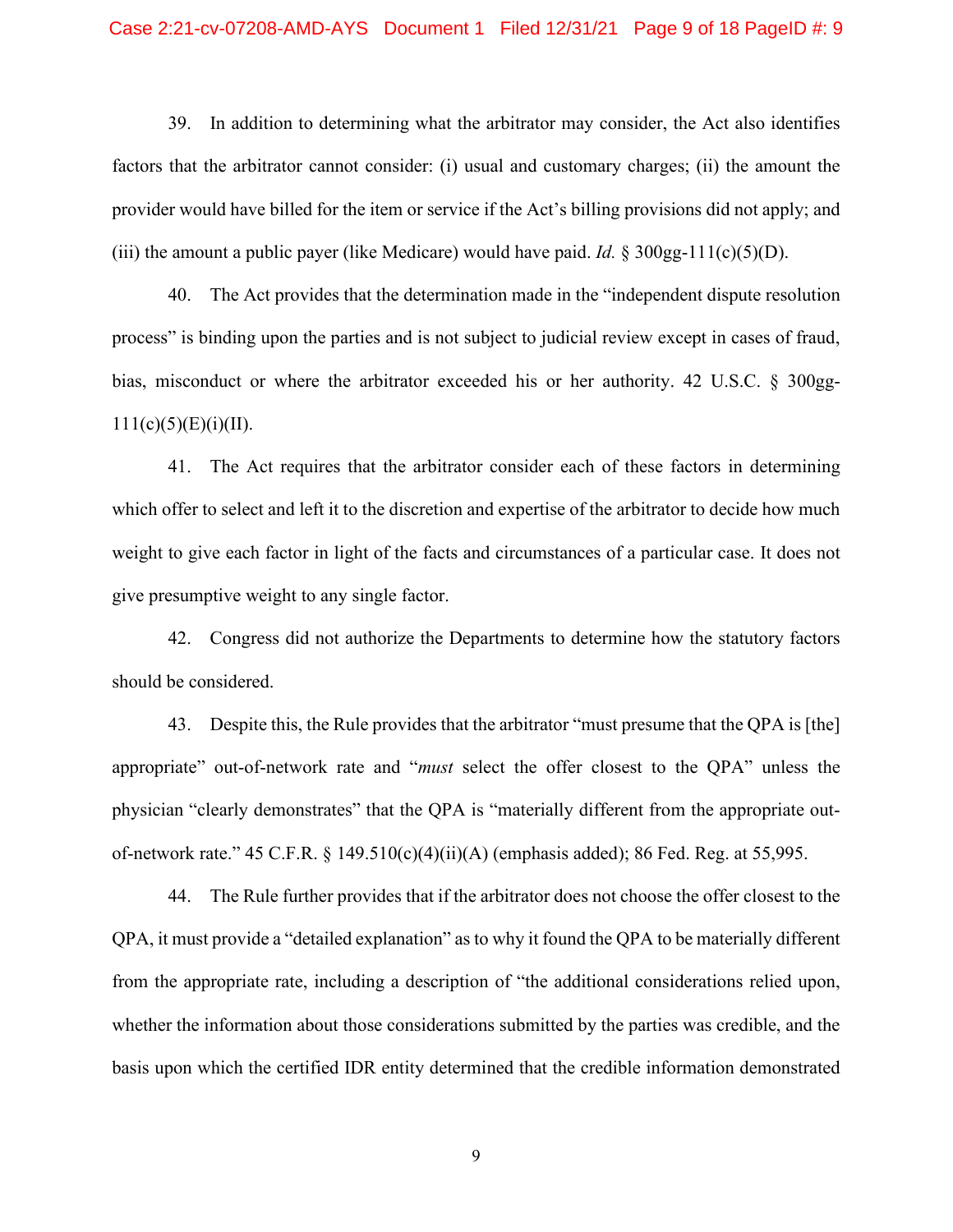that the QPA is materially different from the appropriate out-of-network rate." 86 Fed. Reg. at 56,000.

45. The Rule provides that the arbitrator need not consider any factor beyond the QPA unless "a party submits information . . . that the certified IDR entity determines is credible." 86 Fed. Reg. at 55,997; *see id*. (entity "must consider" Congress's other five mandated factors only "to the extent credible information is submitted by a party"). There is no such limitation in the Act.

46. The Rule then defines "credible information" as "information that upon critical analysis is worthy of belief and is trustworthy." 45 C.F.R.  $\S$  149.510(a)(2)(v). There is no such requirement in the Act.

47. The Rule also affirmatively forbids the arbitrator from scrutinizing the QPA. It states, "[I]t is not the role of the certified IDR entity to determine whether the QPA has been calculated by the [insurer] correctly[.]" *See* 86 Fed. Reg. at 55,996. There is no such requirement in the Act.

48. As the Chairman and Ranking Member of the House Ways and Means Committee have recently explained in a letter to the Secretaries, the Rule "strays from the No Surprises Act in favor of an approach that Congress *did not* enact in the final law," since "Congress deliberately crafted the law to avoid any one factor tipping the scales during the IDR process." [https://www.gnyha.org/wp-content/uploads/2021/10/2021.10.04-REN-KB-Surprise-Billing-](https://www.gnyha.org/wp-content/uploads/2021/10/2021.10.04-REN-KB-Surprise-Billing-Letter80.pdf)[Letter80.pdf](https://www.gnyha.org/wp-content/uploads/2021/10/2021.10.04-REN-KB-Surprise-Billing-Letter80.pdf) (emphasis added).

49. A recent letter from 150 other Members of Congress said the same thing. The Rule "do[es] not reflect the way the law was written, do[es] not reflect a policy that could have passed Congress, and do[es] not create a balanced process to settle payment disputes." Letter from Members of Congress to Department Secretaries (Nov. 5, 2021), https://wenstrup.house.gov/uploadedfiles/2021.11.05 no surprises act letter.pdf.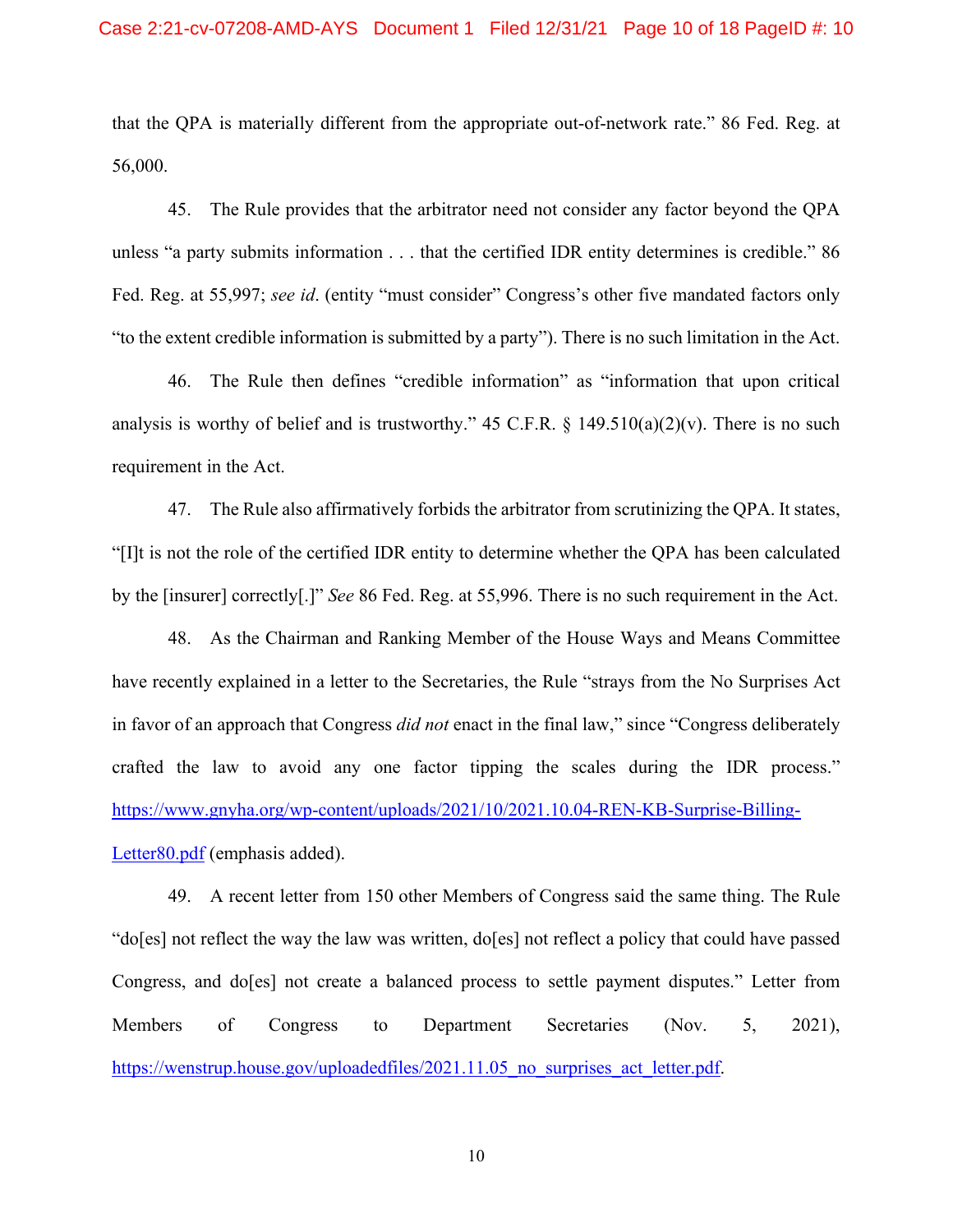50. The Act and the Rule effectively allow the health plan to determine the result of the "independent dispute resolution process."

### **STATEMENT OF CLAIMS FOR RELIEF**

### **COUNT I**

# **THE ACT EXCEEDS THE AUTHORITY OF CONGRESS BY REQUIRING PHYSICIANS TO ADJUDICATE THEIR STATE COMMON-LAW CLAIMS FOR PAYMENT BEFORE AN ADMINISTRATIVE TRIBUNAL ESTABLISHED BY CONGRESS**

51. Plaintiffs repeat and reallege all of the previous allegations in this complaint.

52. Congress can require that a right it has created be adjudicated by an administrative tribunal it creates.

53. Congress has no authority to require that a right created by the common law of the State of New York be adjudicated in an administrative tribunal.

54. Plaintiffs' right to be paid the reasonable value of the services they have provided to patients is established by the common law of the State of New York.

55. Congress, therefore, has no authority to require that the plaintiffs' claims for the reasonable value of the services they have provided to patients be determined by the "independent dispute resolution process" established by the Act.

56. The provisions of the Act which require physicians, including the plaintiffs, to submit to the "independent dispute resolution process" their claims for the reasonable value of the services they have rendered to patients are illegal and unconstitutional. They must be set aside and their enforcement must be enjoined.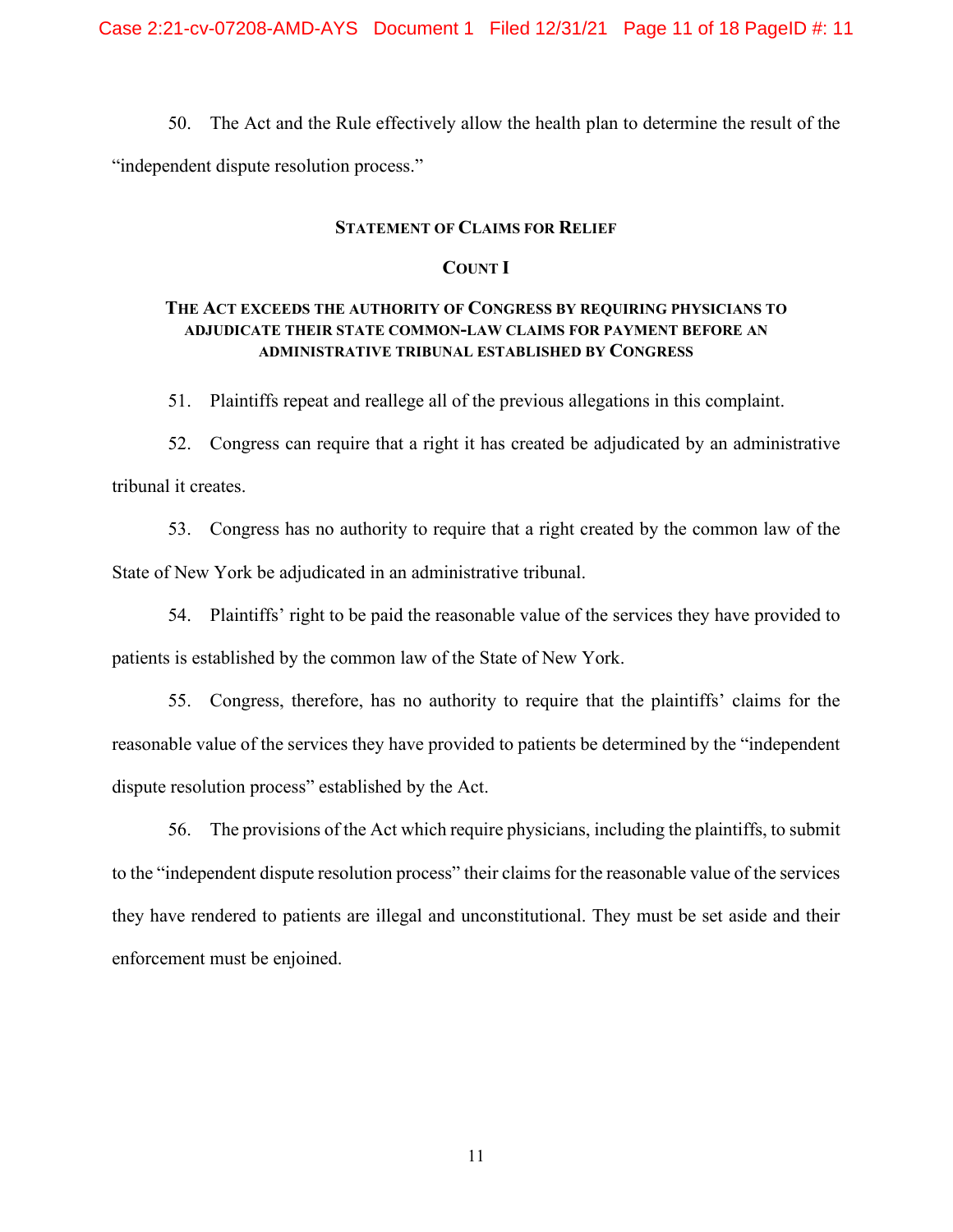## **COUNT II**

# **BY REQUIRING PHYSICIANS, INCLUDING PLAINTIFFS, TO SUBMIT THEIR CLAIMS FOR THE REASONABLE VALUE OF THE SERVICES THEY HAVE RENDERED TO PATIENTS TO AN "INDEPENDENT DISPUTE RESOLUTION PROCESS" IN WHICH THERE IS NO JURY TRIAL, THE ACT DEPRIVES PHYSICIANS, INCLUDING PLAINTIFFS, OF THEIR RIGHT TO TRIAL BY JURY UNDER THE SEVENTH AMENDMENT TO THE UNITED STATES CONSTITUTION**

57. Plaintiffs repeat and reallege all of the previous allegations in this complaint.

58. The Seventh Amendment to the United States Constitution entitles litigants to a jury trial with respect to any cause of action at law where the amount in issue is more than \$20.

59. A physician's action to recover the reasonable value of services rendered to a patient

is an action at law where the measure of damages is *quantum meruit*.

60. In every, or nearly every, dispute between a physician and a patient or an insurer, the amount in issue is more than \$20.

61. The Act requires physicians to submit their claims for the reasonable value of the services they have provided to patients for determination by the "independent dispute resolution process" established by the Act.

62. The "independent dispute resolution process" established by the Act is binding on the parties and does not allow for a jury trial.

63. By requiring physicians to submit their claims for the reasonable value of the services they have provided to patients for determination by a non-judicial body where there is no jury trial, the Act deprives physicians, including Plaintiffs, of their right to a jury trial guarantied by the Seventh Amendment to the United States Constitution.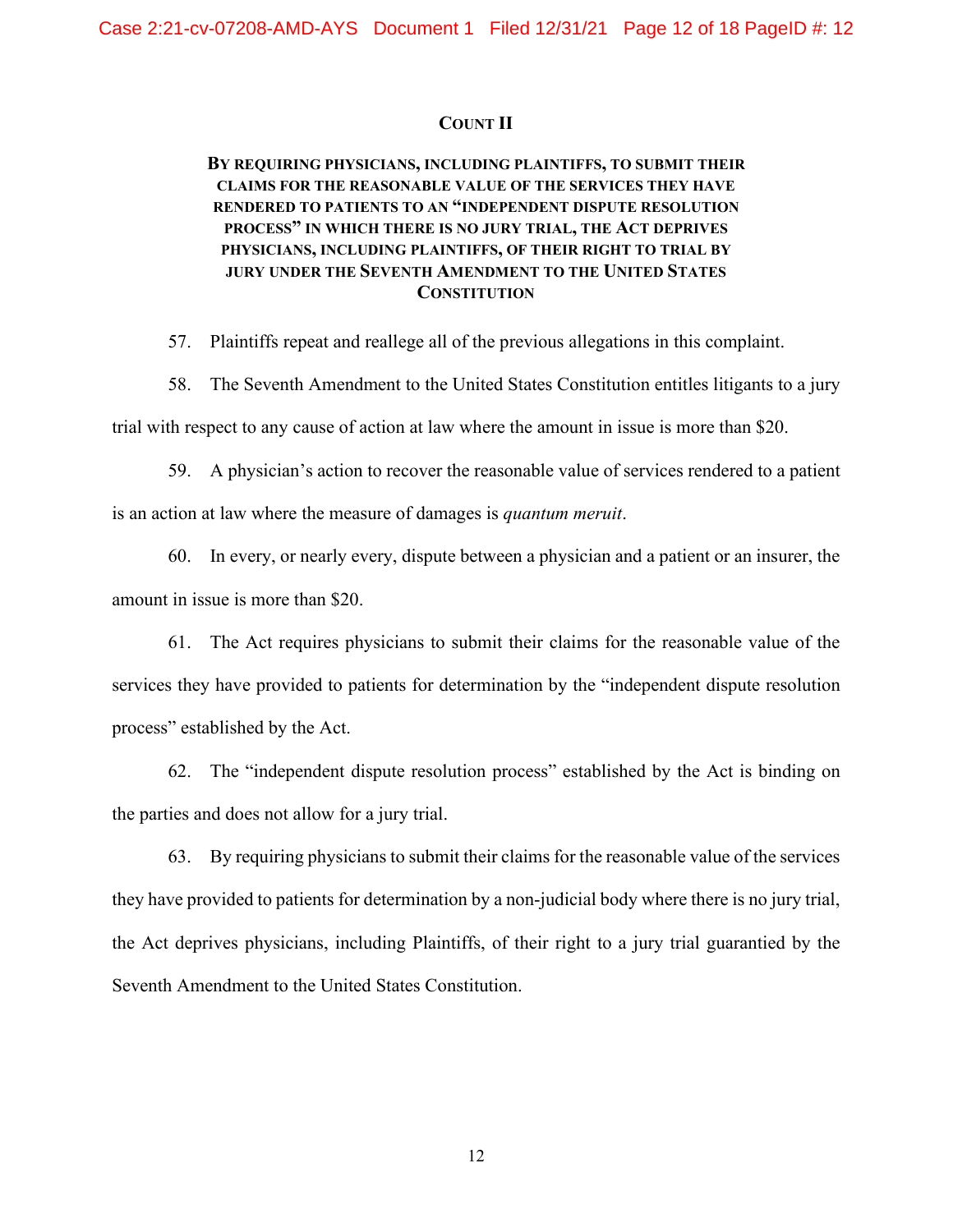#### **COUNT III**

# **BY REQUIRING PHYSICIANS, INCLUDING PLAINTIFFS, TO SUBMIT THEIR CLAIMS FOR THE REASONABLE VALUE OF THE SERVICES THEY HAVE RENDERED TO PATIENTS TO AN "INDEPENDENT DISPUTE RESOLUTION PROCESS" WHICH IS NOT INDEPENDENT AT ALL BECAUSE THE STANDARD OF DECISION IS DEFINED BY THE ADVERSE PARTY, THE HEALTH PLAN, THE ACT DEPRIVES PHYSICIANS, INCLUDING PLAINTIFFS, OF THEIR RIGHT TO DUE PROCESS OF LAW AS GUARANTIED BY THE FIFTH AMENDMENT O THE UNITED STATES CONSTITUTION**

64. Plaintiffs repeat and reallege all of the previous allegations in this complaint.

65. The Fifth Amendment to the United States Constitution guarantees to each person the right to due process of law.

66. Due process of law requires an impartial tribunal that will determine the issues before it on the basis of a standard of decision established by law.

67. Due process of law is denied where one party to the dispute is given the unilateral right to determine the standard of decision.

68. The Act requires that the "independent dispute resolution process" determine the amount to which a physician is entitled on the basis of the "qualifying payment amounts . . . for the applicable year for comparable services," with the potential to also consider additional circumstances, such as the physician's level of training or experience; acuity of the individual receiving treatment; market share of the physician or health plan; and demonstrations of good faith efforts to enter into network agreements. 42 U.S.C.  $\S 300gg-111(c)(5)(C)$ . The Act specifically excludes consideration of "usual and customary charges;" the amount the provider would have charged had the No Surprise Act not applied; or the amounts payable under Medicare or Medicaid. 42 U.S.C. § 300gg-111(c)(5)(D).

69. The Act defines the "qualifying payment amount" as the "median of the contracted rates recognized by the" insurer as of January 31, 2019 in the same insurance market for "the same or similar item or service" provided by a provider "in the same or similar specialty and . . .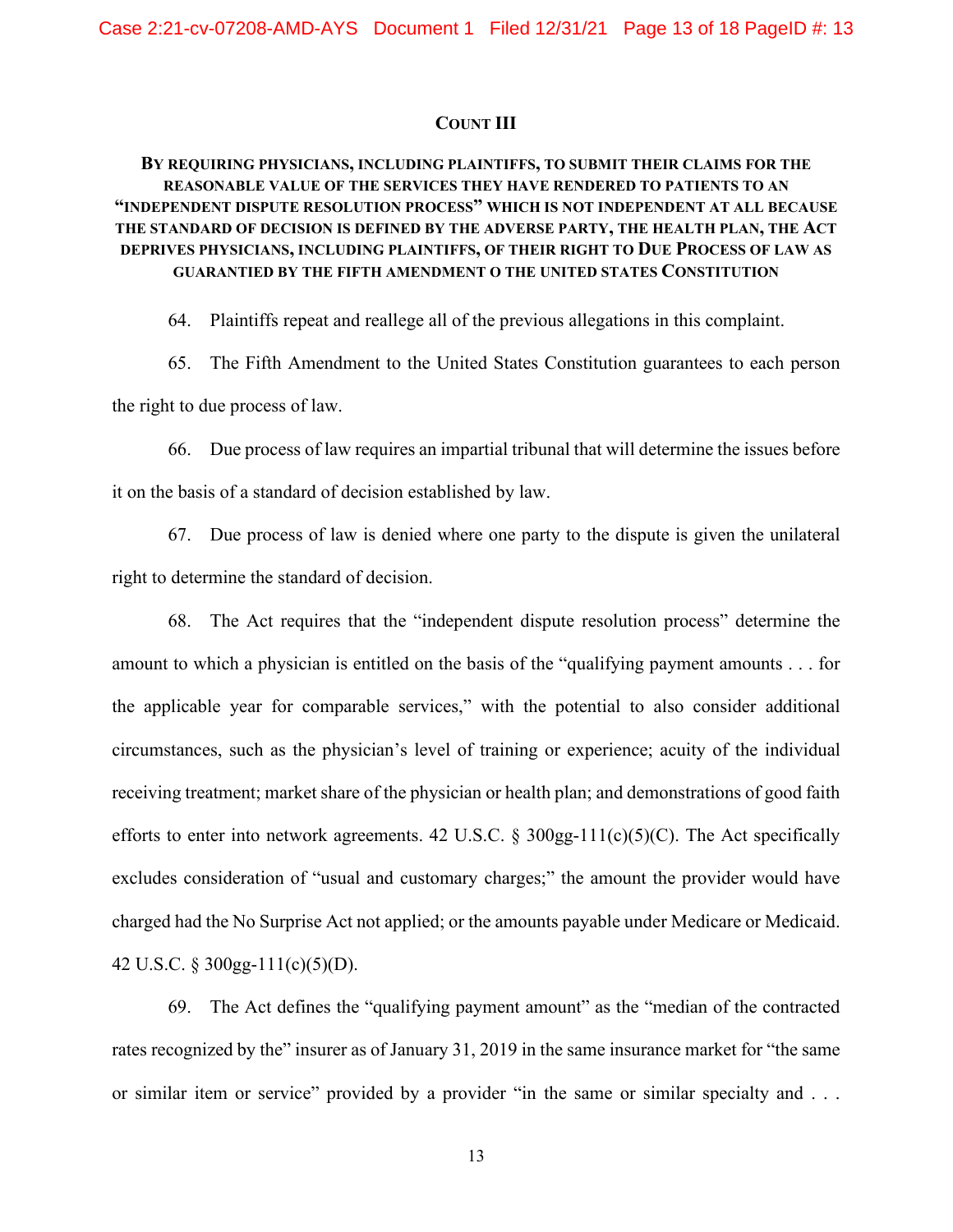geographic region," increased by inflation over the base year. 42 U.S.C.  $\S 300gg-111(a)(3)(E)(i)$ .

70. The Act thus defines the amount to which every physician, including the plaintiffs are entitled to be paid for their services by the amount the health plan has agreed to pay other physicians, subject to the potential consideration of a handful of additional circumstances but expressly excluding consideration of the amount the physician would customarily charge.

71. By defining the "qualifying payment amount" on the basis of what the health plan has agreed to pay other physicians, while expressly excluding the amounts the physician customarily charges, the Act has given one party to the "independent dispute resolution process" – the health plan – the unilateral right to define the standard by which the outcome of that process will be determined.

72. The Act therefore deprives physicians, including Plaintiffs, of their property rights to the reasonable value of the services they have rendered without due process of law by allowing health plans to determine the standard by which the "independent dispute resolution process" determines physicians' claims.

### **COUNT IV**

# **BY PROHIBITING PHYSICIANS, INCLUDING PLAINTIFFS, FROM BILLING PATIENTS FOR THE AMOUNTS INSURERS WILL NOT PAY, THE ACT DEPRIVES PHYSICIANS, INCLUDING PLAINTIFFS, OF PROPERTY WITHOUT DUE PROCESS OF LAW AND DOES SO WITHOUT JUST COMPENSATION**

73. Plaintiffs repeat and reallege all of the previous allegations in this complaint.

74. Physicians, including Plaintiffs, have the right under New York law to be paid the reasonable value of the services they render to patients.

75. The "independent dispute resolution process" established by the Act does not provide for the payment to physicians of the reasonable value of their services.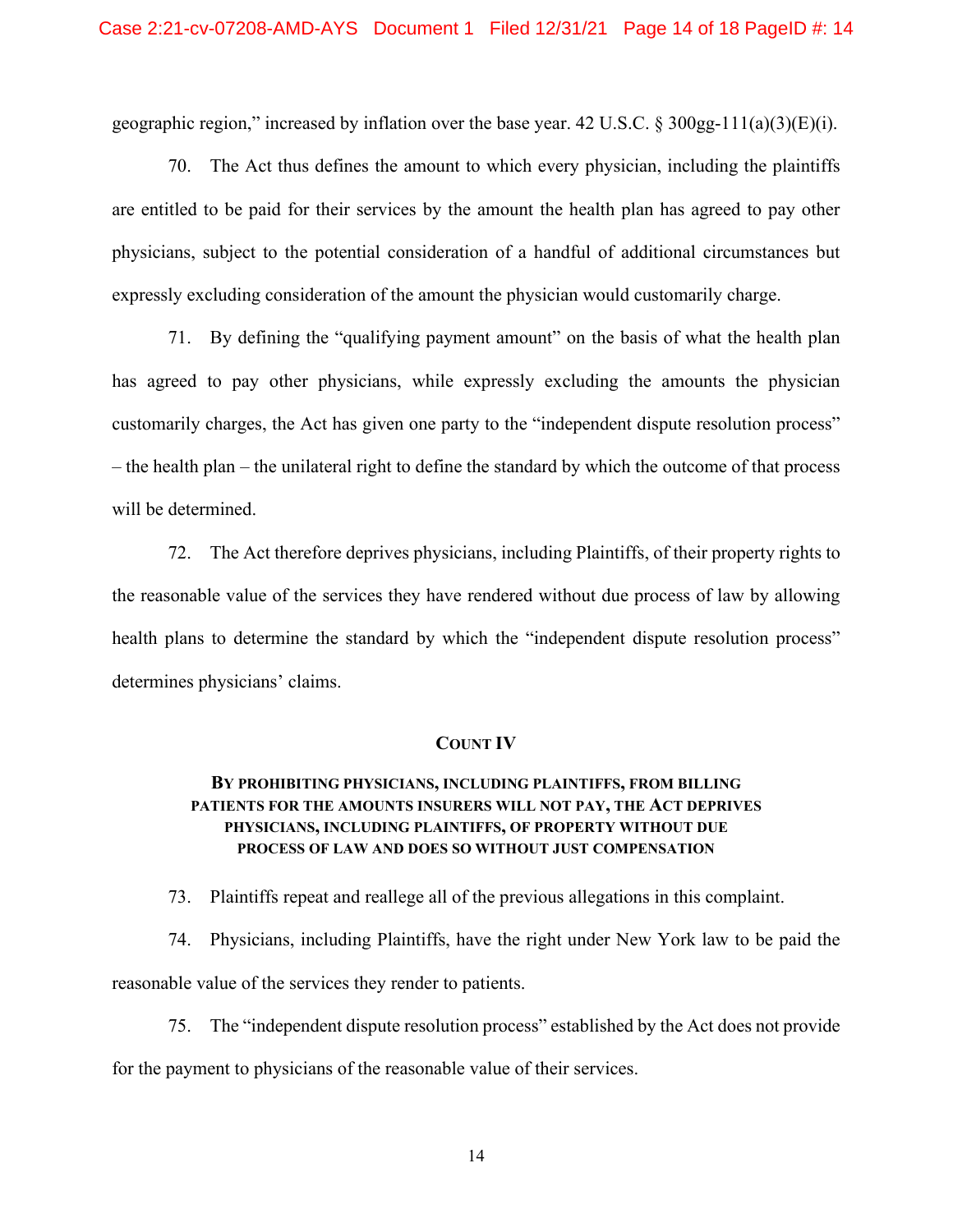### Case 2:21-cv-07208-AMD-AYS Document 1 Filed 12/31/21 Page 15 of 18 PageID #: 15

76. Nevertheless, the Act prohibits physicians from billing patients for the reasonable value of the services they have rendered that exceeds the amount determined by the "independent dispute resolution process" as the health plan's responsibility.

77. By denying to physicians, including the plaintiffs, the right to bill their patients for the reasonable value of the services they have rendered that exceeds the amount determined by the "independent dispute resolution process," the Act deprives Plaintiffs of that property right without due process of law, in violation of the Fourteenth Amendment to the United States Constitution.

78. By denying to physicians, including the plaintiffs, the right to bill their patients for the reasonable value of the services they have rendered that exceeds the amount determined by the "independent dispute resolution process," the Act deprives Plaintiffs of that property right without just compensation in violation of the Fifth Amendment to the United States Constitution.

#### **COUNT V**

## **THE RULE'S PRESUMPTION IN FAVOR OF THE QPA IS NOT IN ACCORDANCE WITH LAW AND EXCEEDS DEFENDANTS' STATUTORY AUTHORITY**

79. Plaintiffs repeat and reallege all of the previous allegations in this complaint.

80. An agency regulation that is inconsistent with the terms of the statute under which it is promulgated is illegal, ultra vires, and void.

81. The Administrative Procedure Act ("APA") provides that courts will "hold unlawful and set aside agency action" that is "not in accordance with law." 5 U.S.C. § 706(2)(A).

82. The Act defines the factors that must be considered in the "independent dispute resolution process." 42 U.S.C.  $\S 300gg-111(c)(5)(C)$ .

83. The Act does not give any one of those factors priority or otherwise dictate how the factors should be weighed in the "independent dispute resolution process." 42 U.S.C. § 300gg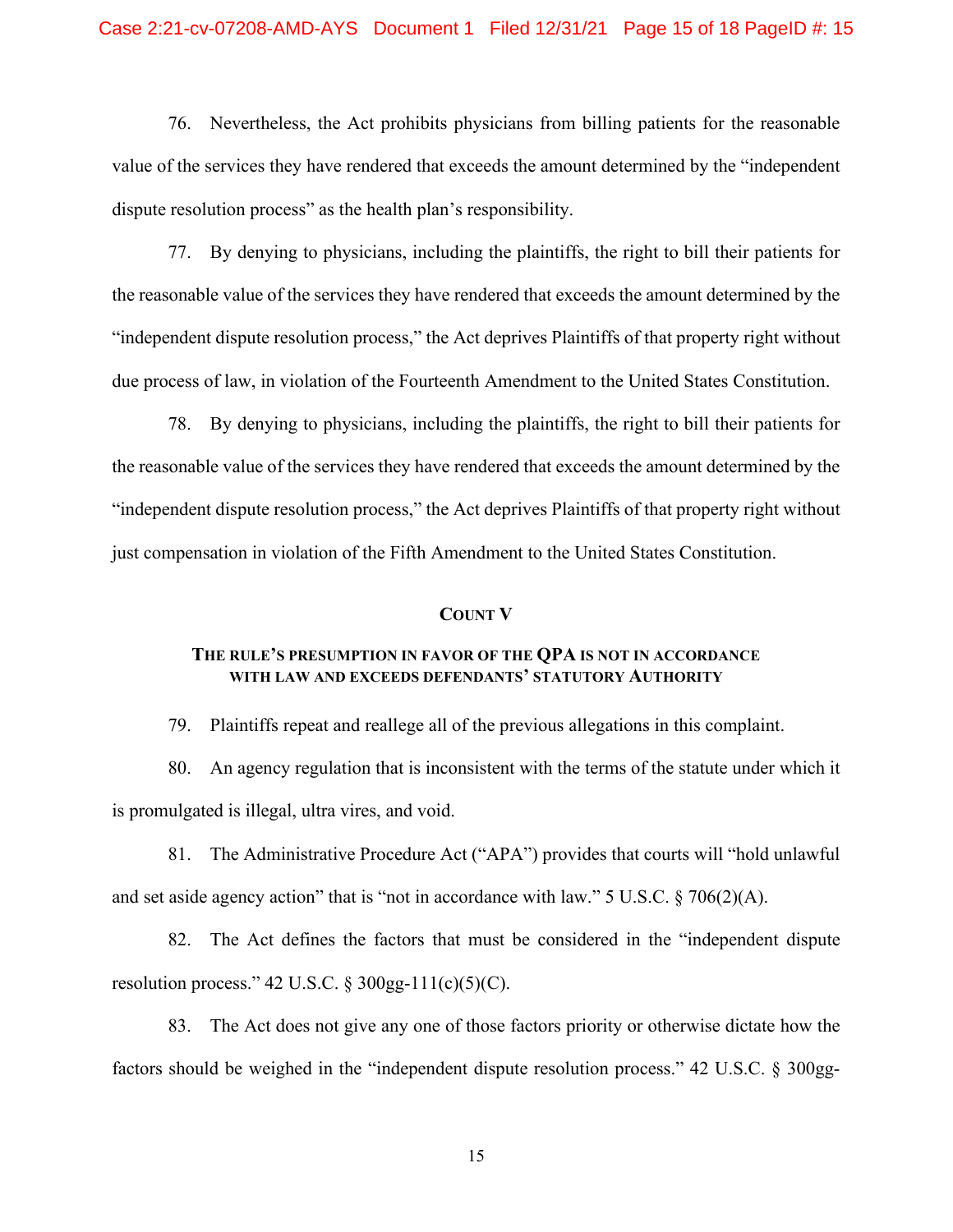$111(c)(4)(A)$ .

84. The Rule departs from and is inconsistent with the Act by requiring the independent dispute resolution process" to determine physicians' claims in accordance with the offer closest to the QPA, unless a party "clearly demonstrates that the QPA is materially different from the appropriate out-of-network rate." 86 Fed. Reg. at 55,995.

85. The Rule is contrary to the statute's plain meaning.

86. The Rule is an impermissible attempt to rewrite statutory language.

87. Congress did not delegate to the Departments the authority to promulgate rules requiring that the determination of the "independent dispute resolution process" be based on the QPA.

88. Promulgating rules requiring that the determination of the "independent dispute resolution process" be based on the QPA is not within the authority of the Departments to "interpret" the Act.

89. The Departments' attempt to override the language of the statute and upset the balanced approach that Congress required the arbitrator to follow when making payment determinations is ultra vires and contrary to the unambiguous requirements of the No Surprises Act.

## **PRAYER FOR RELIEF**

For these reasons, Plaintiffs demand judgment against Defendants granting the following relief:

1. Declaring that the Act: (i) illegally and unconstitutionally requires physicians, including the plaintiffs, to submit their state common law claims for the reasonable value of the services they have provided to patients for adjudication by an "independent dispute resolution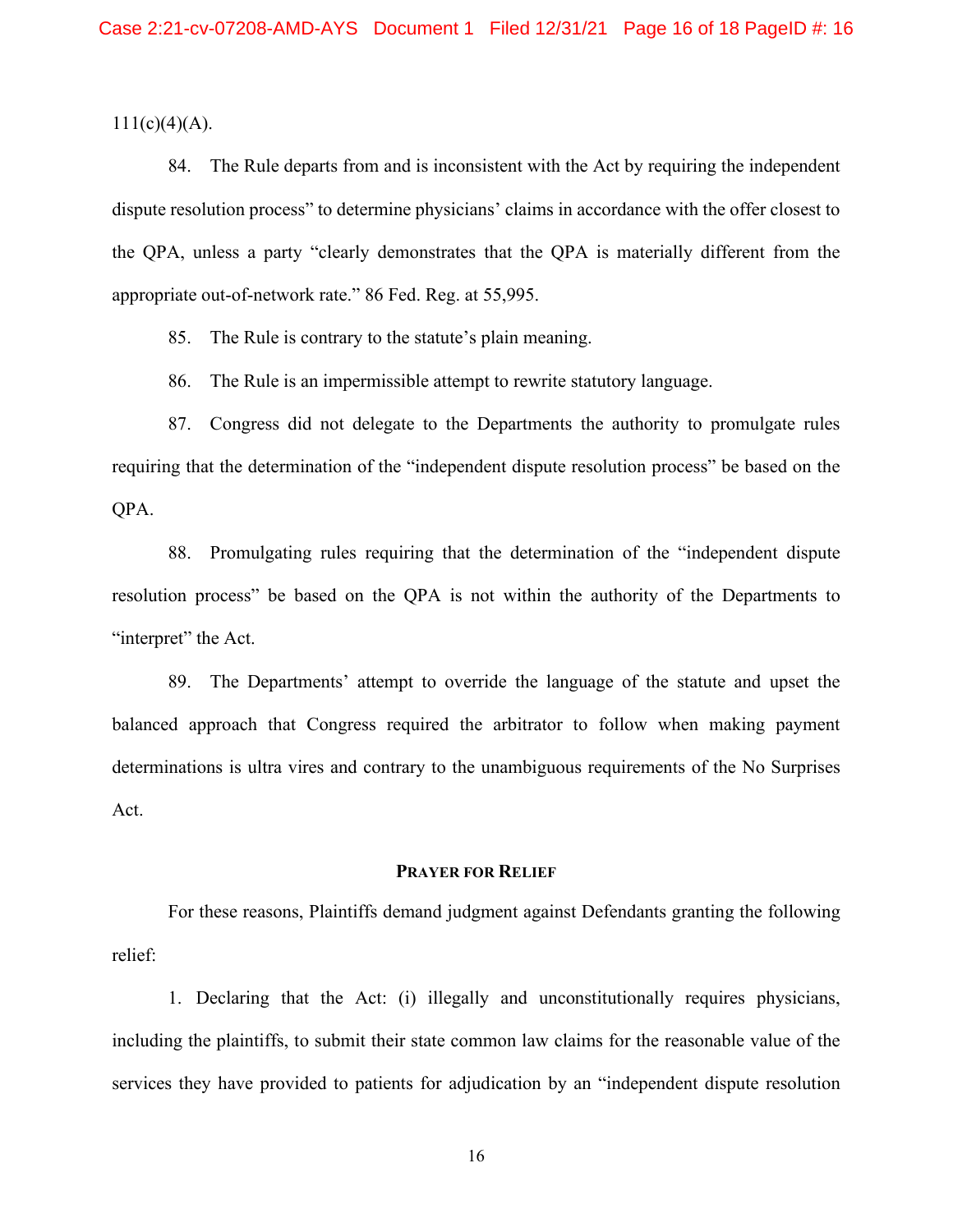process" established by the Act; (ii) unconstitutionally deprives physicians, including Plaintiffs, of their right to a jury trial guaranteed by the Seventh Amendment to the United States Constitution by requiring them to state common law claims for the reasonable value of the services they have provided to patients for adjudication in a process that does not provide for a jury trial; (iii) deprives physicians, including Plaintiffs of property without due process of law in violation of the Fourteenth Amendment to the United States Constitution by requiring them to submit their state common law claims for the reasonable value of the services they have provided to patients for adjudication by an "independent dispute resolution process" in which the standard of decision is established by the adverse party; and (iv) deprives physicians, including Plaintiffs, of their property right to reasonable compensation for the services they have provided to patients without just compensation, in violation of their rights under Fifth Amendment to the United States Constitution, by denying to them the right to bill patients for the balance of their reasonable fees in excess of the amount determined by the "independent dispute resolution process;" and

2. Declaring that the Departments acted unlawfully by promulgating the Rule establishing a presumption in the "independent dispute resolution process" in favor of the QPA; and

3. Vacating as illegal and unconstitutional 42 U.S.C. § 300gg-111(c), 42 U.S.C. § 300gg-131 and 300gg-132; and

4. Vacating the provisions of the Rule requiring the "independent dispute resolution process" to employ a presumption in favor of the offer closest to the QPA: 45 C.F.R. § 149.510(a)(2)(v); 45 C.F.R. § 149.510(a)(2)(viii); the second and third sentences of 45 C.F.R. § 149.510(c)(4)(ii)(A); the final sentence of 45 C.F.R. § 149.510(c)(4)(iii)(C); 45 C.F.R. § 149.510(c)(4)(iv); and 45 C.F.R. § 149. 510(c)(4)(vi)(B); 26 C.F.R. § 54.9816-8T(a)(2)(v); 26 C.F.R.  $\S$  54.9816-8T(a)(2)(viii); the second and third sentences of 26 C.F.R.  $\S$  54.9816